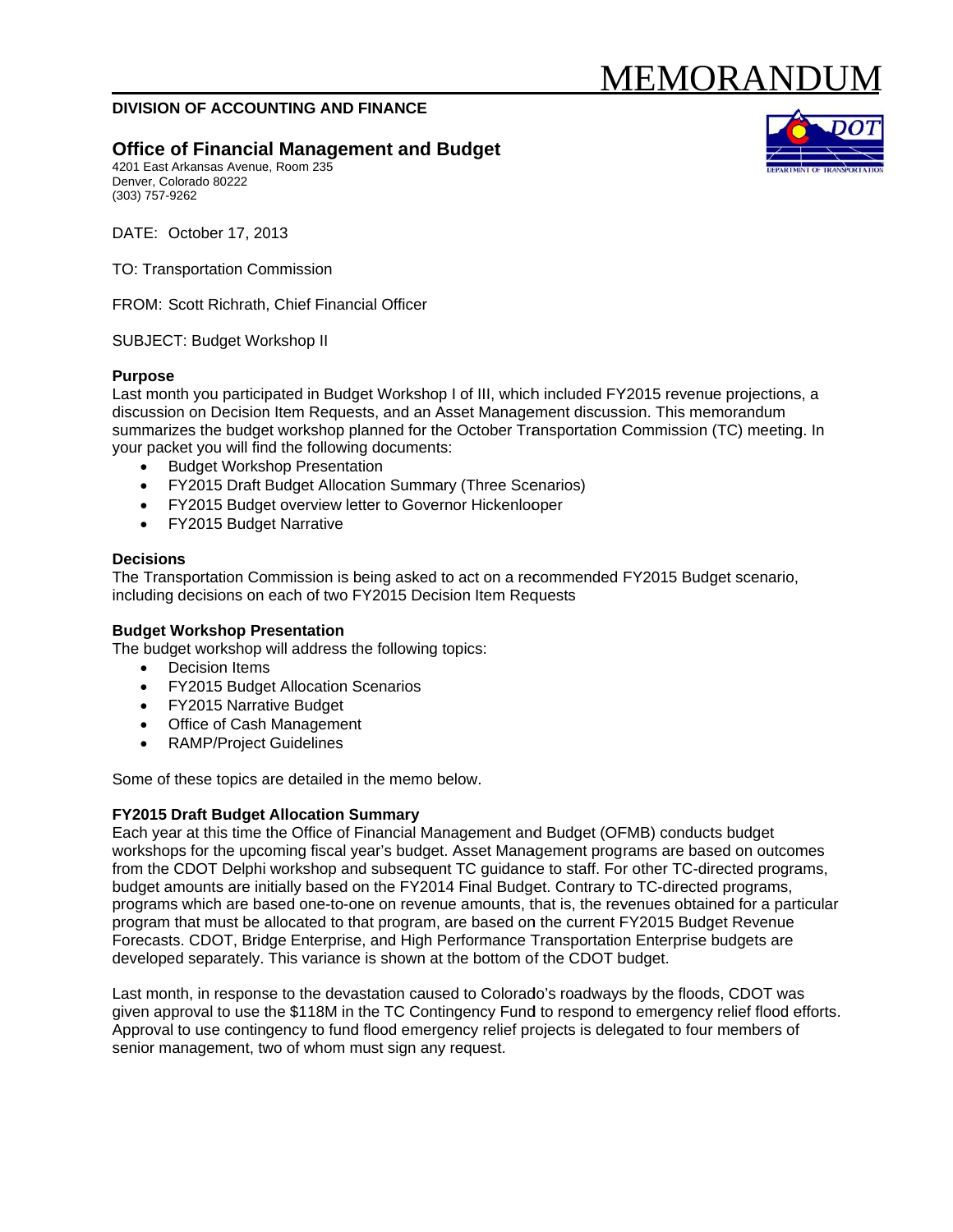Adjustments made by staff, in part from your guidance from Budget Workshop I, leave a surplus of \$8.4M in the baseline scenario (Scenario 1). These three scenarios are offered for your consideration:

Scenario 1

- Programs are allocated as described on page one using FY2015 Revenue Forecasts.
- Assumption is made that no Decision Item Requests are approved.
- Variance (surplus) of \$8.4M for the TC to allocate is shown.

Scenario 2

- Programs are allocated as described on page one using FY2015 Revenue Forecasts.
- Assumption is made that all Decision Items are approved as requested (\$13.7M).
- Variance (shortfall) of \$5.3M for TC consideration is shown.

Scenario 3

- Programs are allocated as described on page one using FY2015 Revenue Forecasts.
- Assumption is made that Decision Item funding approved is the amount that balances the budget (\$8.4M).
- Variance is zero.

## **FY2015 Decision Item Requests**

Last month, you discussed Decision Item Requests. It was determined that any Decision Item under \$1M could be moved forward by the Senior Management Team (SMT) with adequate justification. These two Decision Items total \$740K. You requested more detailed information and a qualitative cost/benefit analysis on two decision items. They are:

- TSM&O Programs: To initiate new programs that will reduce the number of accidents and help relieve congestion (\$12M).
- Portable Digital Trunk Radios: To maintain the current level of Digital Trunk Radio communications, upgrades are needed, with ongoing radio purchases as the electronics become outdated (\$1M per year for the next five years).

These two decision items are addressed in the CDOT Budget Workshop presentation.

Total of all Decision Item Requests is \$13.7M.

#### **FY2015 Budget Narrative and Budget Overview Letter to Governor Hickenlooper**

Executive Director Hunt and I previewed the FY2015 budget letter, including RAMP, floods, and Cash Management, in a September 25<sup>th</sup> meeting with Governor Hickenlooper. The FY2015 Budget Narrative and budget letter were included in your packet for your review.

Allocations in the FY2015 Budget Narrative document are based on Scenario 1, with the surplus added to the Transportation Commission Contingency pending allocation decisions. Scenarios with Decision Items for the Transportation Commission's consideration have an adjustment in the Operations line to reflect those amounts.

#### **Next Steps**

In November, we will:

- Conduct a final draft budget workshop incorporating any changes you request this month;
- Provide the FY2015 Narrative budget incorporating any changes you request this month;
- Ask for approval and adoption of the Draft FY2015 Budget for immediate submission to the Joint Budget Committee for review prior to the December 1 deadline.